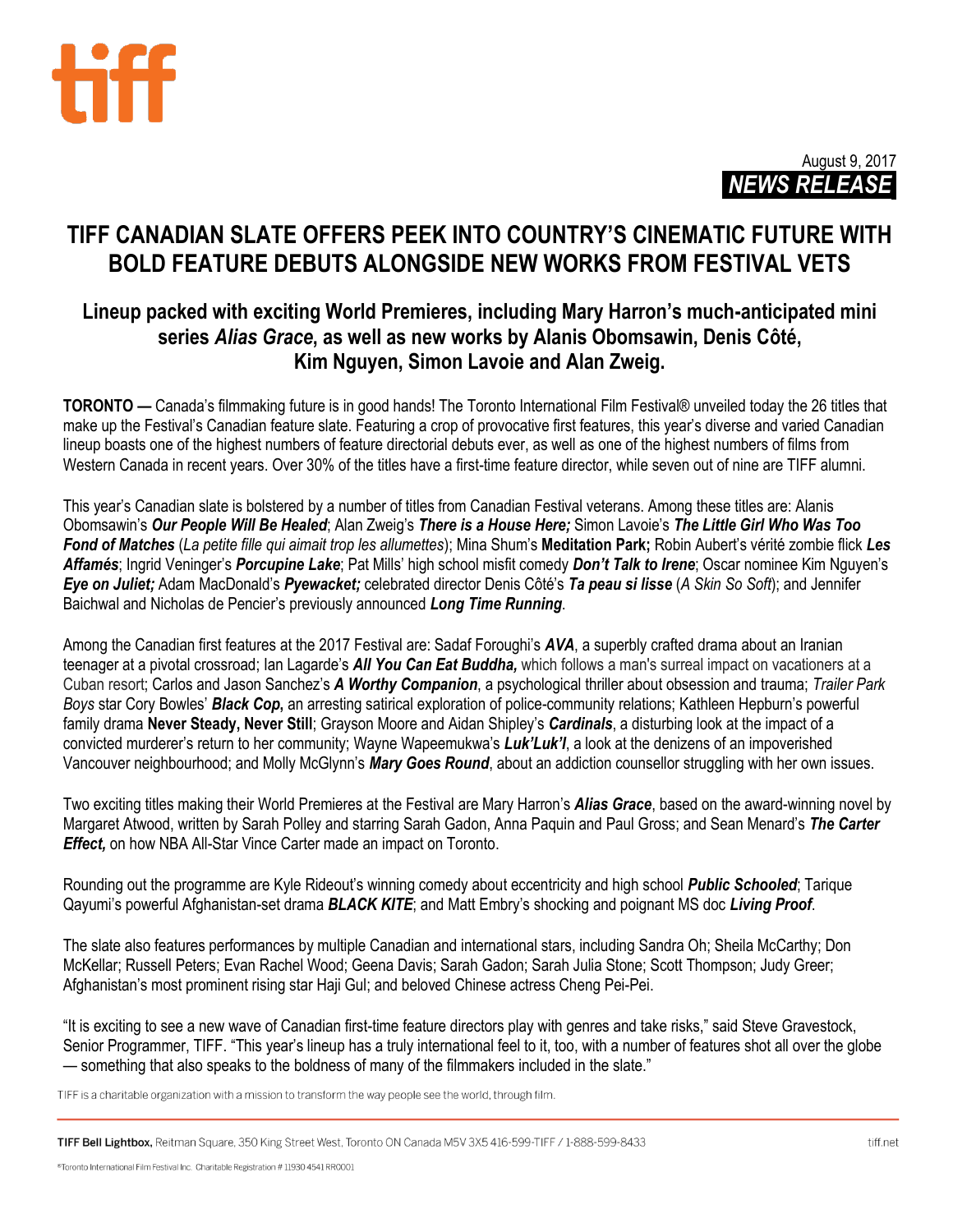

"We are thrilled to have a lineup with such a rich diversity of voices and perspectives," said Magali Simard, Programmer and Theatrical Senior Manager, TIFF. "Not only are different regions of the country represented, but so are multiple age groups, backgrounds, languages and filmmaking styles. This lineup showcases the incredible wealth of talent currently at work in Canada."

All 25 Canadian feature films at the Festival are eligible for the Canada Goose Award for Best Canadian Feature Film. All nine Canadian feature directorial debuts are eligible for the City of Toronto Award for Best Canadian First Feature Film. This year's Canadian awards jury is composed of **Mark Adams**, Artistic Director of the Edinburgh International Film Festival; Canadian documentarian and Hillman Prize winner **Min Sook Lee** (*Migrant Dreams*); and artist and filmmaker **Ella Cooper**, who is also the founder of Black Women Film! Canada.

The 42nd Toronto International Film Festival runs from September 7 to 17, 2017.

# **SPECIAL PRESENTATIONS**

*Eye on Juliet* Kim Nguyen, Canada North American Premiere

## **MASTERS**

*Our People Will Be Healed* Alanis Obomsawin, Canada World Premiere

## **TIFF DOCS**

*The Carter Effect* Sean Menard, Canada/USA World Premiere

*Living Proof* Matt Embry, Canada World Premiere

*There is a House Here* Alan Zweig, Canada World Premiere

## **DISCOVERY**

*A Worthy Companion* Carlos Sanchez, Jason Sanchez, Canada World Premiere

*All You Can Eat Buddha* Ian Lagarde, Canada World Premiere

#### *AVA* Sadaf Foroughi, Iran/Canada/Qatar World Premiere

TIFF is a charitable organization with a mission to transform the way people see the world, through film.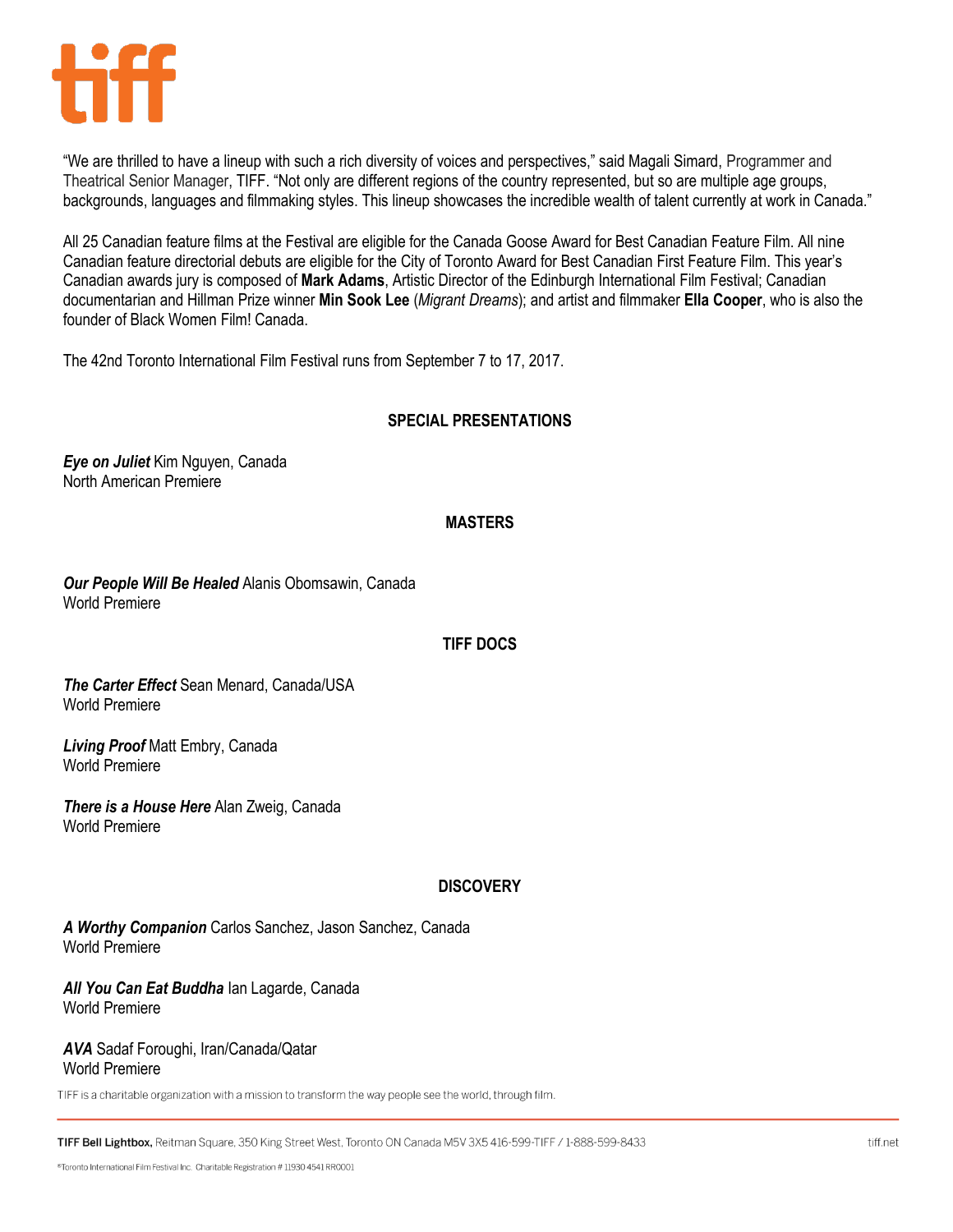

*Black Cop* Cory Bowles, Canada World Premiere

*Cardinals* Grayson Moore, Aidan Shipley, Canada World Premiere

*Luk'Luk'I* Wayne Wapeemukwa, Canada World Premiere

*Mary Goes Round* Molly McGlynn, Canada World Premiere

*Never Steady, Never Still* Kathleen Hepburn, Canada World Premiere

## **CONTEMPORARY WORLD CINEMA**

*BLACK KITE* Tarique Qayumi, Canada/Afghanistan World Premiere

*Don't Talk to Irene* Pat Mills, Canada World Premiere

*Les Affam***és** Robin Aubert, France/Canada World Premiere

*Meditation Park* Mina Shum, Canada World Premiere

*Porcupine Lake* Ingrid Veninger, Canada World Premiere

*Public Schooled* Kyle Rideout, Canada World Premiere

*Pyewacket* Adam MacDonald, Canada World Premiere

*The Little Girl Who Was Too Fond of Matches* (*La petite fille qui aimait trop les allumettes*) Simon Lavoie, Canada World Premiere

## **PRIMETIME**

*Alias Grace* Mary Harron, Canada/USA World Premiere

TIFF is a charitable organization with a mission to transform the way people see the world, through film.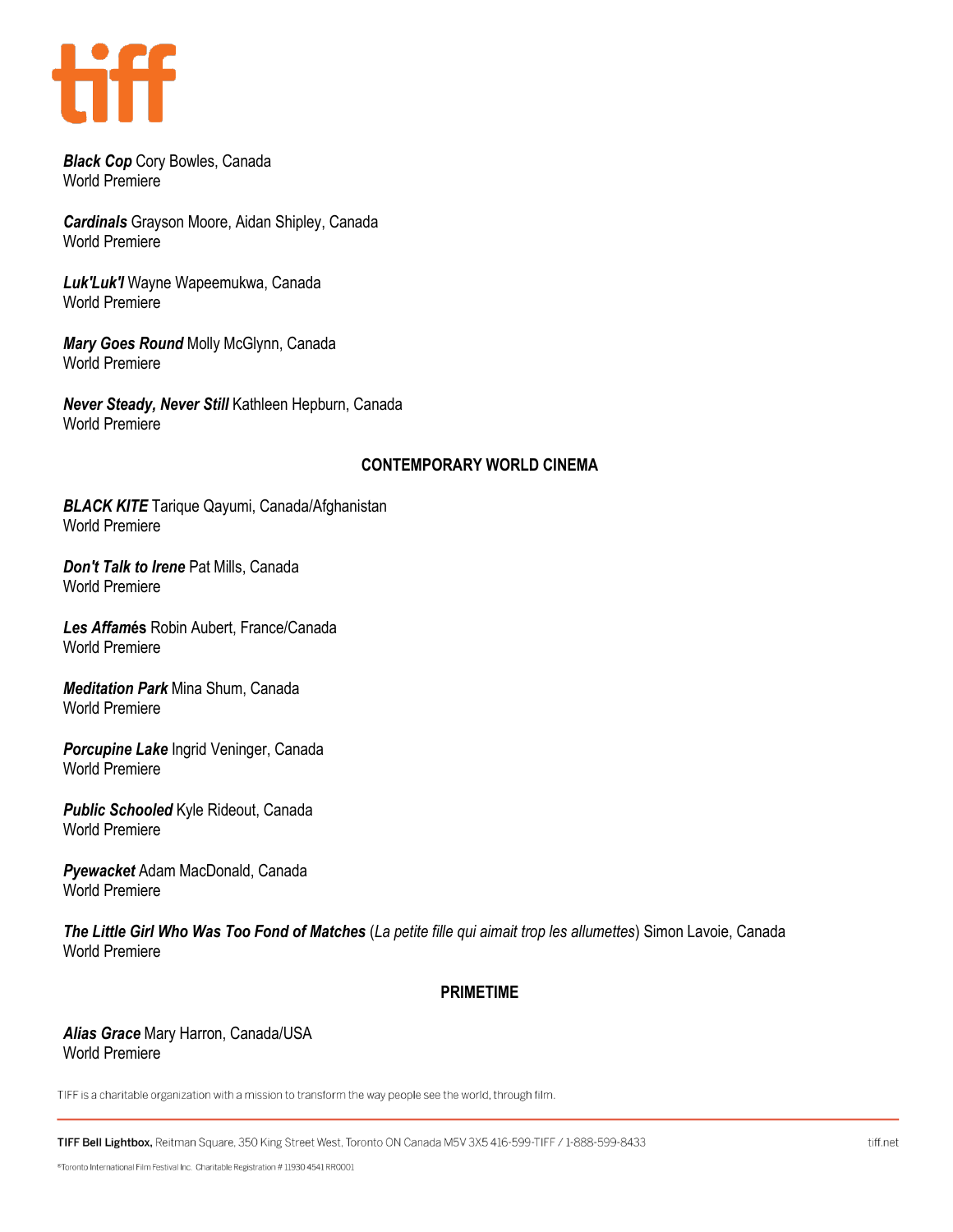

# **WAVELENGTHS**

*PROTOTYPE* Blake Williams, Canada North American Premiere

*Ta peau si lisse* (*A Skin so Soft*) Denis Côté, Canada/Switzerland North American Premiere

Previously announced Canadian features at the Festival include Jennifer Baichwal and Nicholas de Pencier's *Long Time Running* (Gala) and Seth A. Smith's *The Crescent* (Midnight Madness).

For film synopses, cast lists, images and more information, see [tiff.net/tiff](http://www.tiff.net/tiff/)

Festival ticket packages start at \$105. Purchase packages online at [tiff.net/tickets,](http://tiff.net/tickets) by phone (416.599.TIFF or 1.888.599.8433), or in person at TIFF Bell Lightbox until August 13 while quantities last.

TIFF prefers Visa.

#### **Social Media:**

@TIFF\_NET #TIFF17 Facebook.com/TIFF

#### **About TIFF**

TIFF is a charitable cultural organization whose mission is to transform the way people see the world, through film. An international leader in film culture, TIFF projects include the annual Toronto International Film Festival in September; TIFF Bell Lightbox, which features five cinemas, major exhibitions, and learning and entertainment facilities; and innovative national distribution programme Film Circuit. The organization generates an annual economic impact of \$189 million CAD. TIFF Bell Lightbox is generously supported by contributors including Founding Sponsor Bell, the Government of Canada, the Government of Ontario, the City of Toronto, the Reitman family (Ivan Reitman, Agi Mandel and Susan Michaels), The Daniels Corporation and RBC. For more information, visit [tiff.net.](http://tiff.net/)

#### **The Toronto International Film Festival is generously supported by Lead Sponsor Bell, Major Sponsors RBC, L'Oréal Paris and Visa, and Major Supporters the Government of Ontario, Telefilm Canada and the City of Toronto.**

**The Special Presentations Programme is generously sponsored by Canada Goose.**

**The TIFF Docs Programme is generously sponsored by A+E IndieFilms.**

**The Contemporary World Cinema programme is generously sponsored by Sun Life Financial.**

## **Wavelengths is supported by the Canada Council for the Arts**

**-30-**

TIFF is a charitable organization with a mission to transform the way people see the world, through film.